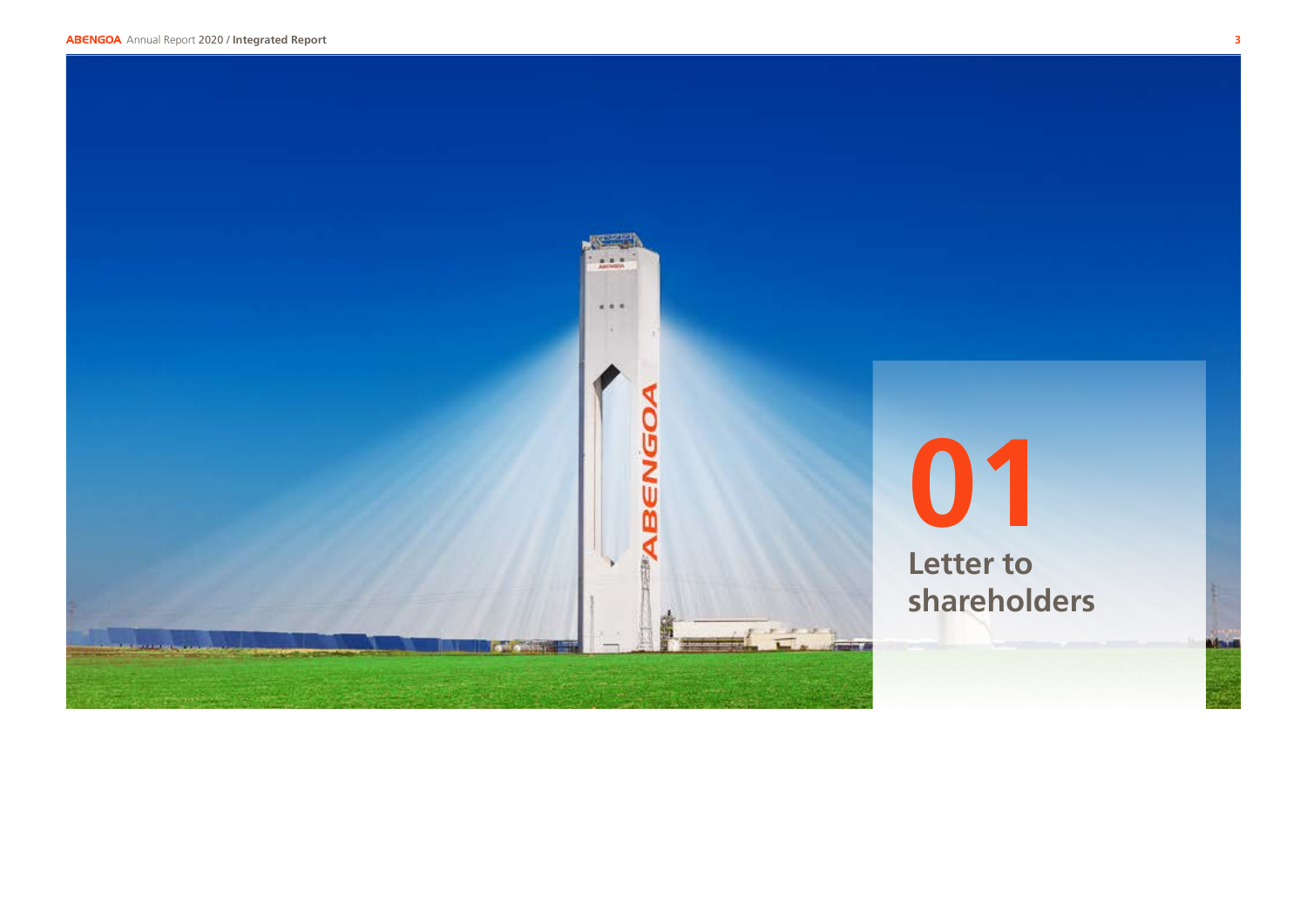## **01. Letter to shareholders**

The Insolvency Administration of Abengoa, S.A. has prepared the 2020 Integrated Report with the aim of setting out the extent to which the organisation's strategy, governance, performance and prospects, in the context of its external environment, contribute to the creation of long-term value.

2020 has been a particularly complex year, beset by the global pandemic caused by COVID-19 which is affecting our society. In our case, like many other companies, Abengoa has had to take measures in all its work centres and ongoing projects, in order to protect the health and safety of all its employees and of all those who, in a way or another, are related to our company. All of this in compliance with the standards and recommendations of the health authorities of each country and the World Health Organization.



From the very beginning, a committee was created exclusively for the adoption of mandatory measures in each country to guarantee the protection of employees and third parties, as well as to ensure protected working environments, and to carry out timely monitoring of the different measures and recommendations in the different health settings, the working environment, aspects related to national and international mobility and so on. The committee has coordinated all the necessary actions in this context, whether they were specific contingency plans for those projects which, due to their essential nature, were required to continue operating; or specific measures for the work centres once workers had to resume working from their offices, as allowed by the situation in the different countries in which Abengoa operates.

On the other hand, and despite the situation, the company continued to make great strides from a business point of view. Specifically, the company won important new awards, including entering into an agreement with Navantia as the main technologist and supplier of the AIP systems for the S80 submarines, which will allow batteries to be recharged during immersion so that the submersibles will be able to operate for up to three weeks without surfacing, significantly improving the submersible operating time. With this agreement, Abengoa opens a broader market in the maritime sector, which has an imminent need to reduce emissions and in which, of course, hydrogen and fuel cells play a very important role.

Other new awards were the Francisco Pizarro (189 MW), Puertollano (100 MW) and Barcience (50 MW) photovoltaic plants that Abengoa is building for Iberdrola in Cáceres, Ciudad Real and Toledo, respectively.

Likewise, and among other awards, Abengoa won the contract for the engineering, supply and construction of the Jubail 3A plant in Saudi Arabia, which will have a capacity of 600,000 m3 /day.

In fact, this desalination plant will be the second largest in the country, behind Rabigh 3 IWP, whose construction is likewise carried out by Abengoa and which in January of this year exceeded 85 % of the project's progress.

Likewise, engineering and construction work continued at the Taweelah desalination plants in the United Arab Emirates, with a capacity of 909,000 m<sup>3</sup>/day; from Agadir in Morocco, of 275,000 m<sup>3</sup>/day, in which work on the irrigation network associated with this large construction has already begun; Sousse in Tunisia, 50,000 m<sup>3</sup>/day, and Salalah in Oman, 114,000 m<sup>3</sup>/day, which, at the beginning of this year, was successfully entering the operational phase.

Work likewise continued at the Cerro Dominador solar thermal plant in Chile, which, in 2020, reached two major milestones: hoisting of its receiver to a height of 250 m and the process of melting a total of 46,000 tons of salts from the Atacama Desert.

At the world's largest solar complex, Al Maktoum Solar Park, Abengoa completed the first solar field of the three parabolic trough plants it has been awarded in this project, while construction work continued on the first plant that will produce biofuels for transportation from municipal solid waste in the United States, as well as the construction of the world's largest hybrid solar gas plant, Waad Al-Shamal, in Saudi Arabia.

On the other hand, in Health and Safety, 2020 closed with a reduction of 0.36 points in the Low Frequency Index (IFCB) with respect to the closing value of the previous year (2.48 vs 2.84), which represents an improvement and a new drive to continue working on prevention and awareness. In this context, the company has celebrated six years without downtime accidents in different projects for which it is responsible for operation and maintenance, such as the solar platforms in Écija and Extremadura (Spain) and the Ain Beni Mathar hybrid solar gas plant (Morocco). Likewise, the company has completed two years without downtime accidents at the Kaxu, Khi and Xina Solar One plants in South Africa, as well as at the El Carpio solar platform (Spain).

All this commitment to health and safety has been reflected in the achievement of various prizes and awards. Specifically, Abengoa in Chile has been included in the roll of honour of the Chilean Chamber of Construction thanks to the excellence of its accident rate indicators, while it has also been recognized in the field of road safety; in South Africa, Abengoa has been recognised at the FEM (The Federated Employers Mutual Assurance Company) Annual Health and Safety Awards; and it